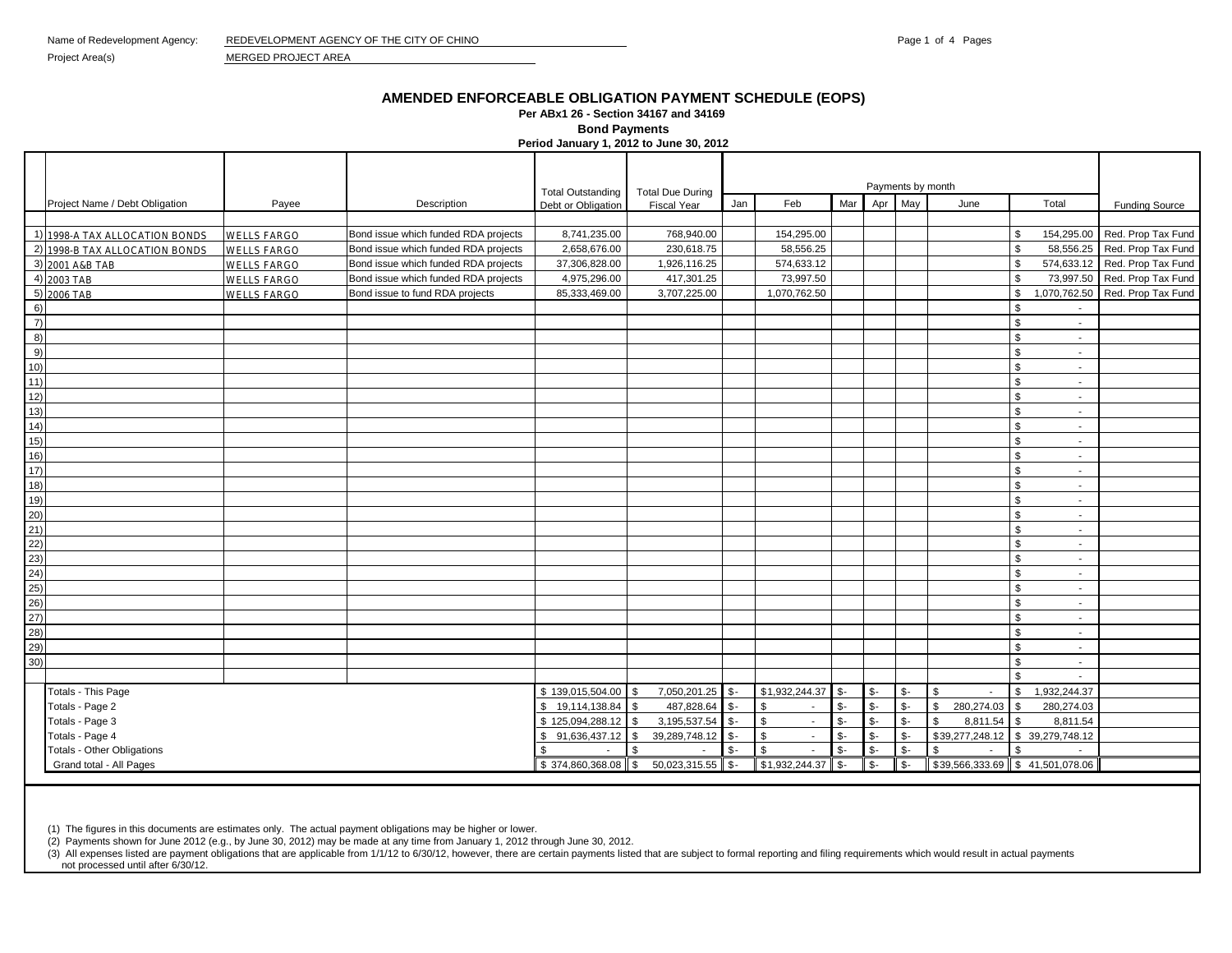Project Area(s) MERGED PROJECT AREA

## **AMENDED ENFORCEABLE OBLIGATION PAYMENT SCHEDULE (EOPS)**

**Per ABx1 26 - Section 34167 and 34169** 

**Note Payments**

**Period January 1, 2012 to June 30, 2012**

|      |                                                                                                              |                         |                                               |                                                |                                               |         |                | Payments by month |                |              |                |                          |                             |
|------|--------------------------------------------------------------------------------------------------------------|-------------------------|-----------------------------------------------|------------------------------------------------|-----------------------------------------------|---------|----------------|-------------------|----------------|--------------|----------------|--------------------------|-----------------------------|
|      | Project Name / Debt Obligation                                                                               | Payee                   | Description                                   | <b>Total Outstanding</b><br>Debt or Obligation | <b>Total Due During</b><br><b>Fiscal Year</b> | Jan Feb | Mar            | Apr               | May            | June         |                | Total                    | <b>Funding Source</b>       |
|      |                                                                                                              |                         |                                               |                                                |                                               |         |                |                   |                |              |                |                          |                             |
|      | 1) PROMISSORY NOTE 89-1                                                                                      | CITY OF CHINO           | Improvements to Project Area paid by the City | 1,810,774.50                                   | 8,919.18                                      |         |                |                   |                | 8,919.18     | -\$            |                          | 8,919.18 Red. Prop Tax Fund |
|      | 2) PROMISSORY NOTE 89-3                                                                                      | CITY OF CHINO           | Improvements to Project Area paid by the City | 1,292,336.67                                   | 6,365.56                                      |         |                |                   |                | 6,365.56     |                | 6,365.56                 | Red. Prop Tax Fund          |
|      | 3) PROMISSORY NOTE 90-1                                                                                      | CITY OF CHINO           | Improvements to Project Area paid by the City | 348,916.92                                     | 1,718.63                                      |         |                |                   |                | 1,718.63     | \$             | 1,718.63                 | Red. Prop Tax Fund          |
|      | 4) PROMISSORY NOTE 92-1                                                                                      | CITY OF CHINO           | Improvements to Project Area paid by the City | 87,022.50                                      | 428.64                                        |         |                |                   |                | 428.64       | \$             | 428.64                   | Red. Prop Tax Fund          |
|      | 5) PROMISSORY NOTE 93-1                                                                                      | CITY OF CHINO           | Improvements to Project Area paid by the City | 508,405.54                                     | 2,504.21                                      |         |                |                   |                | 2,504.21     |                | 2,504.21                 | Red. Prop Tax Fund          |
|      | 6) PROMISSORY NOTE 94-1                                                                                      | CITY OF CHINO           | Improvements to Project Area paid by the City | 294,305.21                                     | 1,449.64                                      |         |                |                   |                | 1,449.64     | <b>.ε</b>      | 1,449.64                 | Red. Prop Tax Fund          |
|      | 7) PROMISSORY NOTE 94-4                                                                                      | CITY OF CHINO           | Improvements to Project Area paid by the City | 2,773.14                                       | 13.66                                         |         |                |                   |                | 13.66        |                | 13.66                    | Red. Prop Tax Fund          |
|      | 8) PROMISSORY NOTE 89-2                                                                                      | CITY OF CHINO           | Improvements to Project Area paid by the City | 6,130,864.67                                   | 30,198.29                                     |         |                |                   |                | 30,198.29 \$ |                | 30,198.29                | Red. Prop Tax Fund          |
|      | 9) PROMISSORY NOTE 90-2                                                                                      | <b>CITY OF CHINO</b>    | Improvements to Project Area paid by the City | 2,119,521.01                                   | 10,439.95                                     |         |                |                   |                | 10,439.95    | -\$            | 10,439.95                | Red. Prop Tax Fund          |
|      | 10) PROMISSORY NOTE 93-2                                                                                     | CITY OF CHINO           | Improvements to Project Area paid by the City | 534,601.97                                     | 2,633.25                                      |         |                |                   |                | 2,633.25     |                | 2,633.25                 | Red. Prop Tax Fund          |
|      | 11) PROMISSORY NOTE 94-2                                                                                     | CITY OF CHINO           | Improvements to Project Area paid by the City | 425,323.88                                     | 2,094.98                                      |         |                |                   |                | 2,094.98     |                | 2,094.98                 | Red. Prop Tax Fund          |
|      | 12) PROMISSORY NOTE 94-3                                                                                     | CITY OF CHINO           | Improvements to Project Area paid by the City | 1,011,656.68                                   | 4,983.03                                      |         |                |                   |                | 4,983.03     |                | 4,983.03                 | Red. Prop Tax Fund          |
|      | 13) PROMISSORY NOTE 94-5                                                                                     | CITY OF CHINO           | Improvements to Project Area paid by the City | 197,009.08                                     | 970.39                                        |         |                |                   |                | 970.39       | \$             | 970.39                   | Red. Prop Tax Fund          |
|      | 14) COOPERATION AGR 93-1-1                                                                                   | CITY OF CHINO           | Improvements to Project Area paid by the City | 486,267.00                                     | 0.00                                          |         |                |                   |                |              | \$             | $\sim$                   | Red. Prop Tax Fund          |
|      | 15) COOPERATION AGR 95-96                                                                                    | CITY OF CHINO           | Improvements to Project Area paid by the City | 410,029.00                                     | 0.00                                          |         |                |                   |                |              | \$.            | $\overline{\phantom{a}}$ | Red. Prop Tax Fund          |
| 16)  | <b>COOPERATION AGR 95-96-2</b>                                                                               | CITY OF CHINO           | Improvements to Project Area paid by the City | 310,000.00                                     | 0.00                                          |         |                |                   |                |              | \$             |                          | Red. Prop Tax Fund          |
| 17)  | <b>COUNTRY FAIR OPA</b>                                                                                      | PK I COUNTRY FAIR SC LP | Tax Increment reimbursement                   | 3,144,331.07                                   | 415,109.23                                    |         |                |                   |                | 207,554.62   |                | 207,554.62               | Red. Prop Tax Fund          |
| 18)  |                                                                                                              |                         |                                               |                                                |                                               |         |                |                   |                |              | \$             | $\sim$                   |                             |
| 19)  |                                                                                                              |                         |                                               |                                                |                                               |         |                |                   |                |              | \$             | $\sim$                   |                             |
| 20)  |                                                                                                              |                         |                                               |                                                |                                               |         |                |                   |                |              | \$             | $\blacksquare$           |                             |
| 21)  |                                                                                                              |                         |                                               |                                                |                                               |         |                |                   |                |              | \$             | ÷.                       |                             |
| 22)  |                                                                                                              |                         |                                               |                                                |                                               |         |                |                   |                |              | \$             | $\sim$                   |                             |
| 23)  |                                                                                                              |                         |                                               |                                                |                                               |         |                |                   |                |              | \$             | $\sim$                   |                             |
| 24)  |                                                                                                              |                         |                                               |                                                |                                               |         |                |                   |                |              | \$             | $\sim$                   |                             |
| 25)  |                                                                                                              |                         |                                               |                                                |                                               |         |                |                   |                |              | $\mathbb{S}$   | $\sim$                   |                             |
| 26)  |                                                                                                              |                         |                                               |                                                |                                               |         |                |                   |                |              | \$             | $\sim$                   |                             |
| (27) |                                                                                                              |                         |                                               |                                                |                                               |         |                |                   |                |              | \$             | $\sim$                   |                             |
| (28) |                                                                                                              |                         |                                               |                                                |                                               |         |                |                   |                |              | \$             | $\sim$                   |                             |
| 29)  |                                                                                                              |                         |                                               |                                                |                                               |         |                |                   |                |              | \$             | $\sim$                   |                             |
| 30)  |                                                                                                              |                         |                                               |                                                |                                               |         |                |                   |                |              | \$             | $\sim$                   |                             |
| 31)  |                                                                                                              |                         |                                               |                                                |                                               |         |                |                   |                |              | \$             | $\blacksquare$           |                             |
| 32)  |                                                                                                              |                         |                                               |                                                |                                               |         |                |                   |                |              | \$             | $\sim$                   |                             |
| 33)  |                                                                                                              |                         |                                               |                                                |                                               |         |                |                   |                |              | \$             | $\sim$                   |                             |
| 34)  |                                                                                                              |                         |                                               |                                                |                                               |         |                |                   |                |              | \$             | $\sim$                   |                             |
| 35)  |                                                                                                              |                         |                                               |                                                |                                               |         |                |                   |                |              | $\mathfrak{L}$ | $\sim$                   |                             |
| 36)  |                                                                                                              |                         |                                               |                                                |                                               |         |                |                   |                |              | \$             | $\sim$                   |                             |
| 37)  |                                                                                                              |                         |                                               |                                                |                                               |         |                |                   |                |              | \$             | $\sim$                   |                             |
| 38)  |                                                                                                              |                         |                                               |                                                |                                               |         |                |                   |                |              | $\mathbf{s}$   | $\sim$                   |                             |
| 39)  |                                                                                                              |                         |                                               |                                                |                                               |         |                |                   |                |              | \$             | $\blacksquare$           |                             |
| 40)  |                                                                                                              |                         |                                               |                                                |                                               |         |                |                   |                |              | \$             |                          |                             |
|      | Totals - This Page                                                                                           |                         |                                               | \$19,114,138.84                                | 487,828.64 \$-<br><b>S</b>                    | \$-     | $\mathbb{S}$ - | \$-               | $\mathbb{S}$ - | \$280,274.03 | l \$           | 280,274.03               |                             |
|      | (1) The figures in this documents are estimates only. The actual payment obligations may be higher or lower. |                         |                                               |                                                |                                               |         |                |                   |                |              |                |                          |                             |

(2) Payments shown for June 2012 (e.g., by June 30, 2012) may be made at any time from January 1, 2012 through June 30, 2012.

(3) All expenses listed are payment obligations that are applicable from 1/1/12 to 6/30/12, however, there are certain payments listed that are subject to formal reporting and filing requirements which would result in actu not processed until after 6/30/12.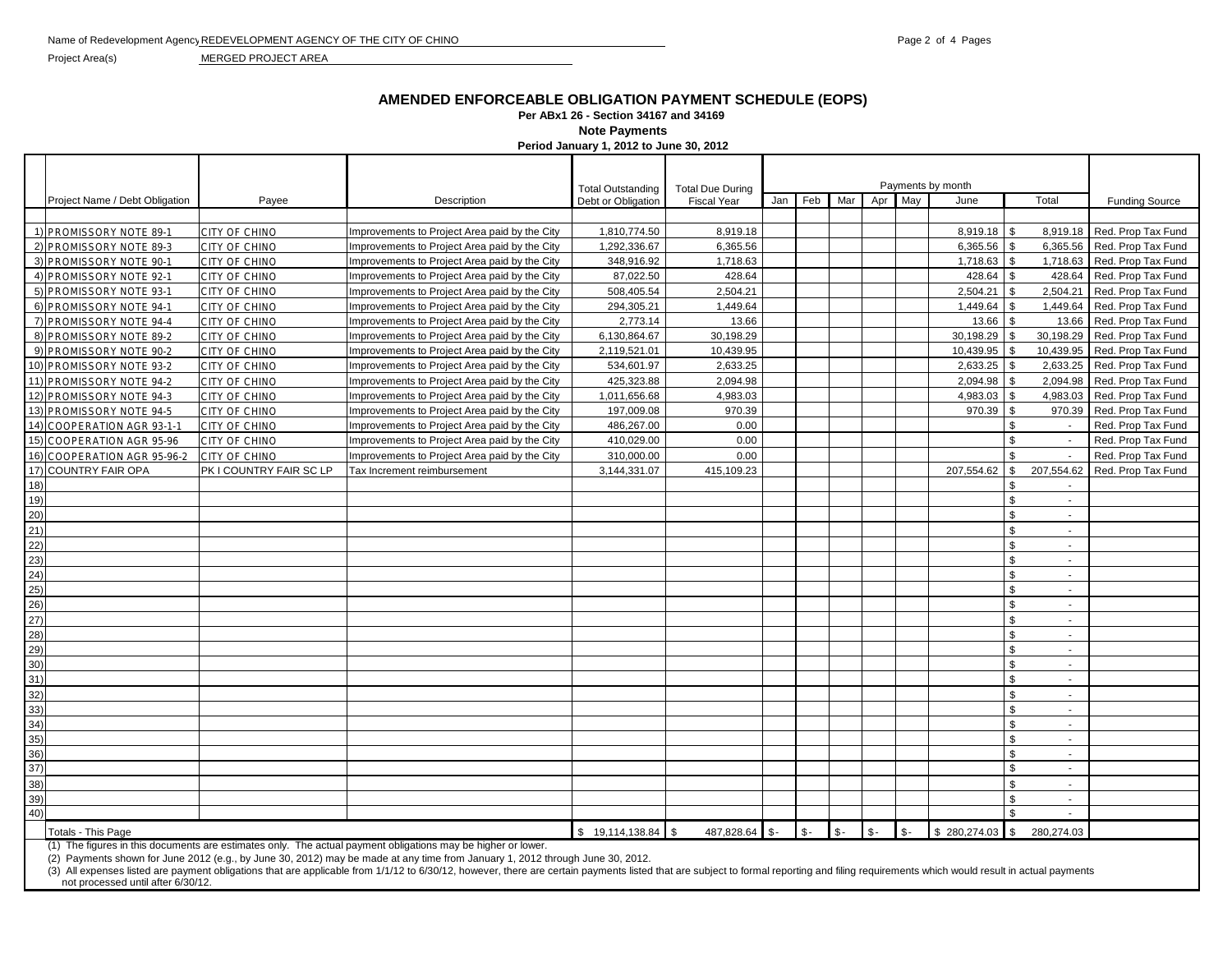Project Area(s) MERGED PROJECT AREA

## **AMENDED ENFORCEABLE OBLIGATION PAYMENT SCHEDULE (EOPS)**

**Per ABx1 26 - Section 34167 and 34169**

**Pass Through Payments**<br> **Pass Through Payments** 

|                 |                                 |                                                           |                                   | Period January 1, 2012 to June 30, 2012 |                         |     |       |       |       |       |                           |                          |                             |
|-----------------|---------------------------------|-----------------------------------------------------------|-----------------------------------|-----------------------------------------|-------------------------|-----|-------|-------|-------|-------|---------------------------|--------------------------|-----------------------------|
|                 |                                 |                                                           |                                   |                                         |                         |     |       |       |       |       |                           |                          |                             |
|                 |                                 |                                                           |                                   | <b>Total Outstanding</b>                | <b>Total Due During</b> |     |       |       |       |       |                           |                          |                             |
|                 | Project Name / Debt Obligation  | Payee                                                     | Description                       | Debt or Obligation                      | <b>Fiscal Year</b>      | Jan | Feb   | Mar   | Apr   | May   | Payments by month<br>June | Total                    | <b>Funding Source</b>       |
|                 |                                 |                                                           |                                   |                                         |                         |     |       |       |       |       |                           |                          |                             |
|                 | 1) Pass Through County          | County of San Bernardino                                  | Per Agreement dated July 30, 1992 | 38,415,572.00                           | 885,819.00              |     |       |       |       |       |                           | S.                       | Red. Prop Tax Fund          |
|                 | 2) Pass Through Flood Control   | County of San Bernardino                                  | Per Agreement dated July 30, 1993 | 10,566,387.00                           | 281,108.00              |     |       |       |       |       |                           | \$<br>$\sim$             | Red. Prop Tax Fund          |
|                 | 3) Pass Through Library         | County of San Bernardino                                  | Per Agreement dated July 30, 1994 | 5,478,868.00                            | 144,413.00              |     |       |       |       |       |                           | <sup>\$</sup>            | Red. Prop Tax Fund          |
|                 | 4) Pass Through Superintendent  | County of San Bernardino                                  | Per Agreement dated 12/18/89      | 1,761,065.00                            | 46,381.00               |     |       |       |       |       |                           | \$                       | Red. Prop Tax Fund          |
|                 | 5) Pass Through School District | Chino Valley USD                                          | Per Agreement dated 9/19/89       | 40,141,295.00                           | 1,014,075.00            |     |       |       |       |       |                           | \$                       | Red. Prop Tax Fund          |
|                 | 6) Pass Through Chaffey College | <b>Chaffey Community College</b>                          | Per Agreement dated 10/12/89      | 8,632,537.00                            | 215,699.00              |     |       |       |       |       |                           | \$<br>$\sim$             | Red. Prop Tax Fund          |
|                 | 7) Pass Through IEUA            | <b>IEUA</b>                                               | Per Agreement dated July 16, 1991 | 19,851,841.00                           | 599,231.00              |     |       |       |       |       |                           | \$<br>$\sim$             | Red. Prop Tax Fund          |
|                 | 8) SB211 Pass Throughs          | Chino Valley Independent Fire Estimated pmts through 2040 |                                   | 40,929.28                               | 1,461.76                |     |       |       |       |       | 1,461.76                  | <sup>\$</sup>            | 1,461.76 Red. Prop Tax Fund |
|                 | 9) SB211 Pass Throughs          | Chino Valley Independent Fire Estimated pmts through 2040 |                                   | 40,434.24                               | 1,444.08                |     |       |       |       |       | 1,444.08                  | 1,444.08                 | Red. Prop Tax Fund          |
|                 | 10) SB211 Pass Throughs         | Inland Empire Joint Resource Estimated pmts through 2040  |                                   | 3,540.88                                | 126.46                  |     |       |       |       |       | 126.46                    | $\mathfrak{s}$           | 126.46 Red. Prop Tax Fund   |
|                 | 11) SB211 Pass Throughs         | Chino Basin Water Conservati Estimated pmts through 2040  |                                   | 20,903.12                               | 746.54                  |     |       |       |       |       | 746.54                    | \$                       | 746.54 Red. Prop Tax Fund   |
|                 | 12) SB211 Pass Throughs         | Metropolitan Water Agency                                 | Estimated pmts through 2040       | 5,465.32                                | 195.19                  |     |       |       |       |       | 195.19                    | \$                       | 195.19 Red. Prop Tax Fund   |
|                 | 13) SB211 Pass Throughs         | City of Chino                                             | Estimated pmts through 2040       | 135,450.28                              | 4,837.51                |     |       |       |       |       | 4,837.51                  | <b>β</b>                 | 4,837.51 Red. Prop Tax Fund |
| 14)             |                                 |                                                           |                                   |                                         |                         |     |       |       |       |       |                           | \$                       |                             |
| 15)             |                                 |                                                           |                                   |                                         |                         |     |       |       |       |       |                           | \$<br>$\sim$             |                             |
| 16)             |                                 |                                                           |                                   |                                         |                         |     |       |       |       |       |                           | $\mathcal{S}$<br>$\sim$  |                             |
| 17)             |                                 |                                                           |                                   |                                         |                         |     |       |       |       |       |                           | <sup>\$</sup><br>$\sim$  |                             |
| 18)             |                                 |                                                           |                                   |                                         |                         |     |       |       |       |       |                           | <sup>\$</sup><br>$\sim$  |                             |
| 19)             |                                 |                                                           |                                   |                                         |                         |     |       |       |       |       |                           | \$<br>$\sim$             |                             |
| 20)             |                                 |                                                           |                                   |                                         |                         |     |       |       |       |       |                           | $\mathbf{s}$<br>$\sim$   |                             |
| 21)             |                                 |                                                           |                                   |                                         |                         |     |       |       |       |       |                           | <sup>\$</sup><br>$\sim$  |                             |
| $\overline{22}$ |                                 |                                                           |                                   |                                         |                         |     |       |       |       |       |                           | \$<br>$\sim$             |                             |
| 23)             |                                 |                                                           |                                   |                                         |                         |     |       |       |       |       |                           | $\mathbf{s}$<br>$\sim$   |                             |
| (24)            |                                 |                                                           |                                   |                                         |                         |     |       |       |       |       |                           | <sup>\$</sup><br>$\sim$  |                             |
| 25)             |                                 |                                                           |                                   |                                         |                         |     |       |       |       |       |                           | $\mathbf{s}$<br>$\sim$   |                             |
| 26)             |                                 |                                                           |                                   |                                         |                         |     |       |       |       |       |                           | <sup>\$</sup><br>$\sim$  |                             |
| 27)             |                                 |                                                           |                                   |                                         |                         |     |       |       |       |       |                           | $\mathbf{s}$<br>$\sim$   |                             |
| 28)             |                                 |                                                           |                                   |                                         |                         |     |       |       |       |       |                           | \$<br>$\sim$             |                             |
| 29)             |                                 |                                                           |                                   |                                         |                         |     |       |       |       |       |                           | $\mathfrak{L}$<br>$\sim$ |                             |
| 30)             |                                 |                                                           |                                   |                                         |                         |     |       |       |       |       |                           | <sup>\$</sup><br>$\sim$  |                             |
| 31)             |                                 |                                                           |                                   |                                         |                         |     |       |       |       |       |                           | $\mathfrak{L}$<br>$\sim$ |                             |
| 32)             |                                 |                                                           |                                   |                                         |                         |     |       |       |       |       |                           | $\mathfrak{L}$<br>$\sim$ |                             |
| 33)             |                                 |                                                           |                                   |                                         |                         |     |       |       |       |       |                           | \$<br>$\sim$             |                             |
| 34)             |                                 |                                                           |                                   |                                         |                         |     |       |       |       |       |                           | $\mathfrak{L}$<br>$\sim$ |                             |
| 35)             |                                 |                                                           |                                   |                                         |                         |     |       |       |       |       |                           | $\mathfrak{L}$<br>$\sim$ |                             |
| 36)             |                                 |                                                           |                                   |                                         |                         |     |       |       |       |       |                           | $\mathfrak{L}$<br>$\sim$ |                             |
| 37)             |                                 |                                                           |                                   |                                         |                         |     |       |       |       |       |                           | $\mathfrak{L}$<br>$\sim$ |                             |
| 38)             |                                 |                                                           |                                   |                                         |                         |     |       |       |       |       |                           | \$<br>$\sim$             |                             |
| 39)             |                                 |                                                           |                                   |                                         |                         |     |       |       |       |       |                           | $\mathfrak{L}$<br>$\sim$ |                             |
| 40)             |                                 |                                                           |                                   |                                         |                         |     |       |       |       |       |                           | $\mathbf{s}$             |                             |
|                 | Totals - This Page              |                                                           |                                   | 125,094,288.12 \$<br>\$                 | $3,195,537.54$ \$ -     |     | $S -$ | $S -$ | $S -$ | $S -$ | <b>S</b><br>$8,811.54$ \$ | 8.811.54                 |                             |

(1) The figures in this documents are estimates only. The actual payment obligations may be higher or lower.

(2) Payments shown for June 2012 (e.g., by June 30, 2012) may be made at any time from January 1, 2012 through June 30, 2012.

(3) All expenses listed are payment obligations that are applicable from 1/1/12 to 6/30/12, however, there are certain payments listed that are subject to formal reporting and filing requirements which would result in actu not processed until after 6/30/12.